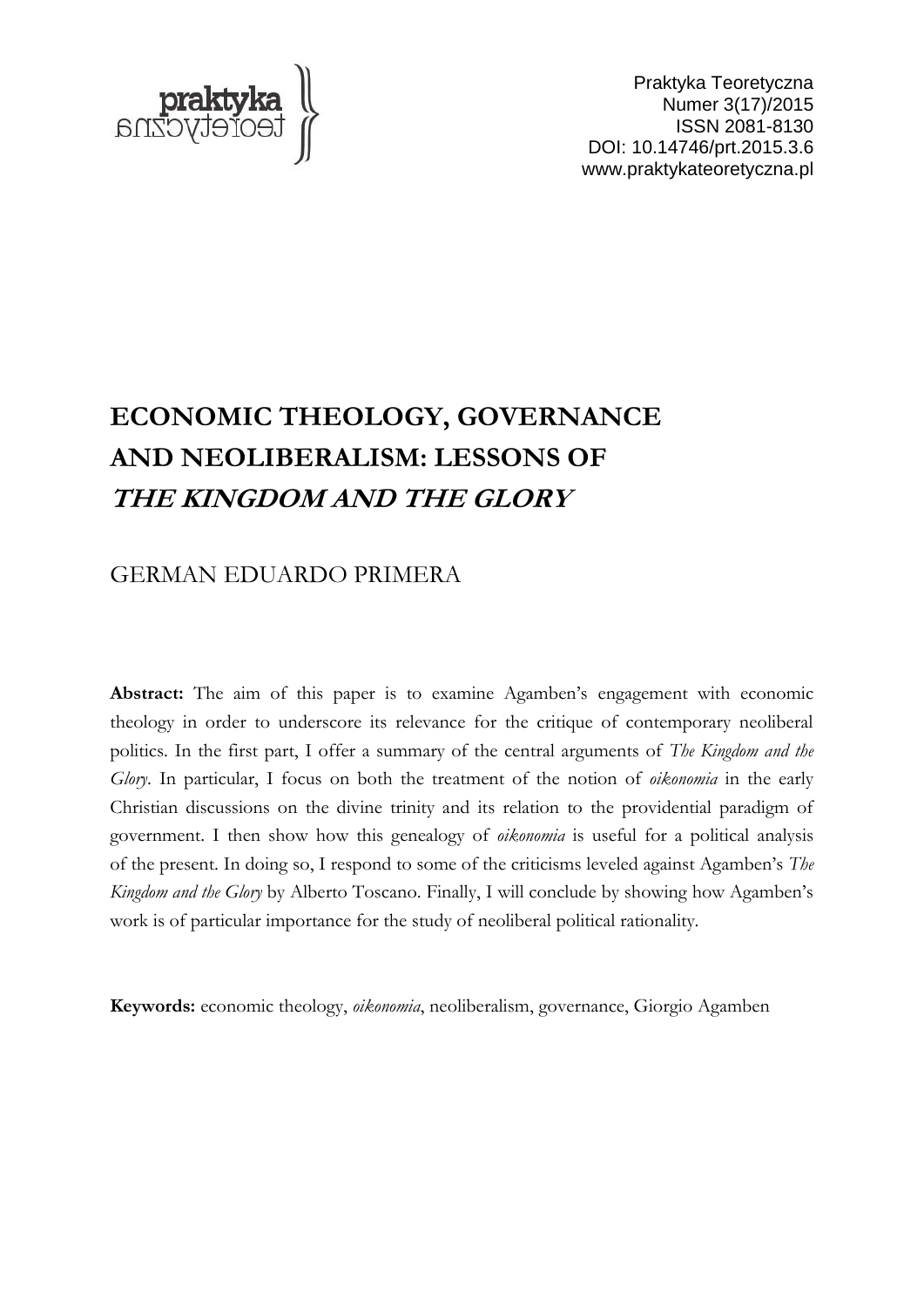In *The Kingdom and the Glory: For a Theological Genealogy of Economy and Government*, Agamben inquires into the reasons why, at least in the West, "power has assumed the form of *oikonomia*, that is, a government of men" (Agamben 2011, xi). Indeed, through an archaeological investigation into economic theology Agamben examines the articulation of the two different polarities that constitute what he calls the "governmental machine": the transcendental pole of sovereignty and the immanent pole of the administration, the Kingdom and the Government. In contrast to the special focus Agamben had previously given to the juridicalinstitutional pole of sovereignty (Agamben 1998; Agamben 2005), the strong emphasis in this work on the economy highlights the immanent order over the transcendent norm, reorienting sovereignty towards an understanding of government.

The world, writes Agamben, is "governed through the coordination of two principles, the *auctoritas* (that is, a power without actual execution) and the *potestas* (that is, a power that can be exercised); the Kingdom and the Government" (Agamben 2011, 103). This thesis, which is developed in *The Kingdom and the Glory,* signals a major shift in the treatment of power as a category of analysis in the *Homo sacer* series:

If it appears in *Homo Sacer I* that the double articulation of inside and outside produces power which then grounds the political, *The Kingdom and the Glory* radically modifies this claim by showing how government effectively produces the power which grounds it, making the kingdom (sovereign power) operative through the inoperability of the power of Glory (Walkin 2014, 211).

Agamben's genealogy of economic theology highlights this complex bipolar structure of power that underpins the historical tensions between sovereignty and government, providing an insightful framework from which to understand the neoliberal political rationality and the emergence of governance as its primary administrative form. The aim of this paper is therefore to examine Agamben's engagement with economic theology in order to underscore its relevance for the critique of contemporary neo-liberal politics.

In the first part of this work, I offer a summary of the central arguments of the first part of *The Kingdom and the Glory*. In particular I focus on both the treatment of the notion of *oikonomia* in the early Christian discussions on the divine trinity, and its relation to the providential paradigm of government. I then show how this genealogy of *oikonomia* is useful for a political analysis of the present. In doing so I also respond to some of the criticisms leveled against Agamben's *The Kingdom and the Glory* by Alberto Toscano (2011). I conclude by showing how Agamben's work is of particular importance for the study of the neoliberal political rationality.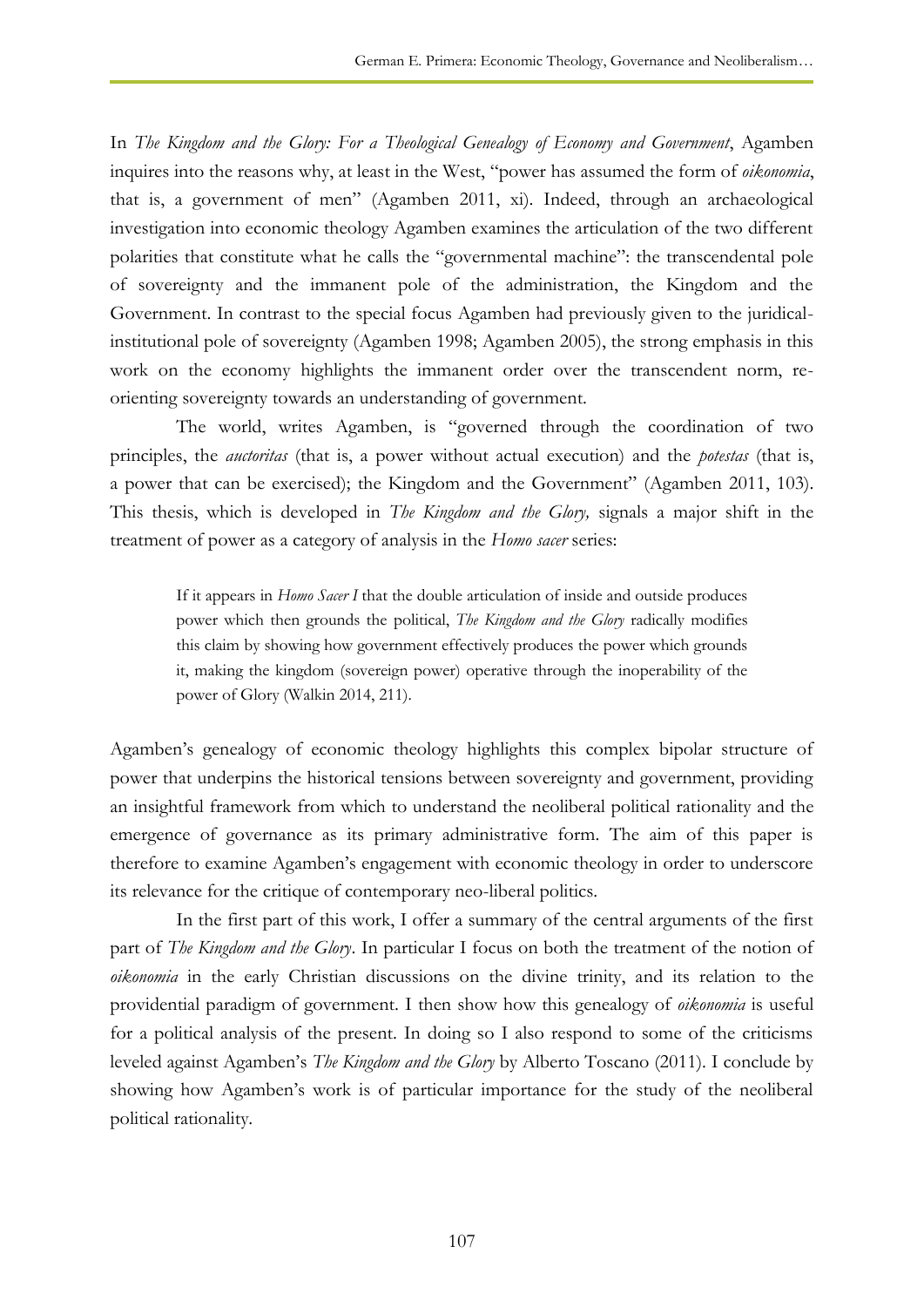### A genealogy of economic theology: on the fracture between Being and Action

As Agamben notes, Foucault's historical investigations into the government of man and things "were only the shadow of his theoretical questioning of the present" (Agamben 2007, 1). In Agamben's case, this shadow is prolonged until it reaches the beginnings of Christian theology. While Agamben locates his own work on the governmental machine in "the wake of Michel Foucault's investigations into the genealogy of governmentality" (Agamben 2011, xi), he dislocates Foucault's work into a larger context by digging into a path that was not available to Foucault (cf. Dean 2013, 167). In *The Kingdom and the Glory* this path opens with the identification of two political paradigms – functionally related to one another but yet antinomical – derived from Christian theology:

Political theology, which founds the transcendence of sovereign power on the single God, and economic theology, which replaces this transcendence with the idea of an *oikonomia*, conceived as an immanent ordering – domestic and political in strict sense – of both divine and human life. Political philosophy and the modern theory of the sovereignty derive from the first paradigm; modern biopolitics up to the current triumph of economy and government over every other aspect of social life derive from the second paradigm (Agamben 2011, 1).

While modern political theorists, theologians and historians have focused on political theology, Agamben tries to bring to light the economic signature of government derived from the second paradigm. Indeed, Agamben starts his genealogy of the governmental machine from the crucial role that the Greek notion of *oikonomia* played in the theological debates of the first centuries concerning the doctrine of the trinity.

In its classical Greek connotation, *oikonomia* means administration of the "house" – *oikos –* understood not as the modern family house but rather as a "complex organism composed of heterogeneous relations, entwined with each other" (Agamben 2011, 17). More importantly Agamben, traces from Aristotle (Agamben 2011, 17–18) the idea that in the Greek philosophical tradition economy differs from politics just as the *oikos differs from polis – the city – that is to say, oikonomia is opposed to the "political",* as the art of ruling and administering the city (Salzani 2012, 269). Furthermore, it is important to mention that *oikonomia* is not a science, but an administrative paradigm, a praxis that implies contextual measures and decisions that take place and can only be understood in relation to a particular problem (cf. Agamben 2011). Thus, commenting on Xenophon, Agamben writes:

*Oikonomia* is presented as a functional organization, an activity of management which is not bound to rules other than that of the orderly functioning of the house (or of the undertaking in question). It is this "managerial" paradigm that defines the semantic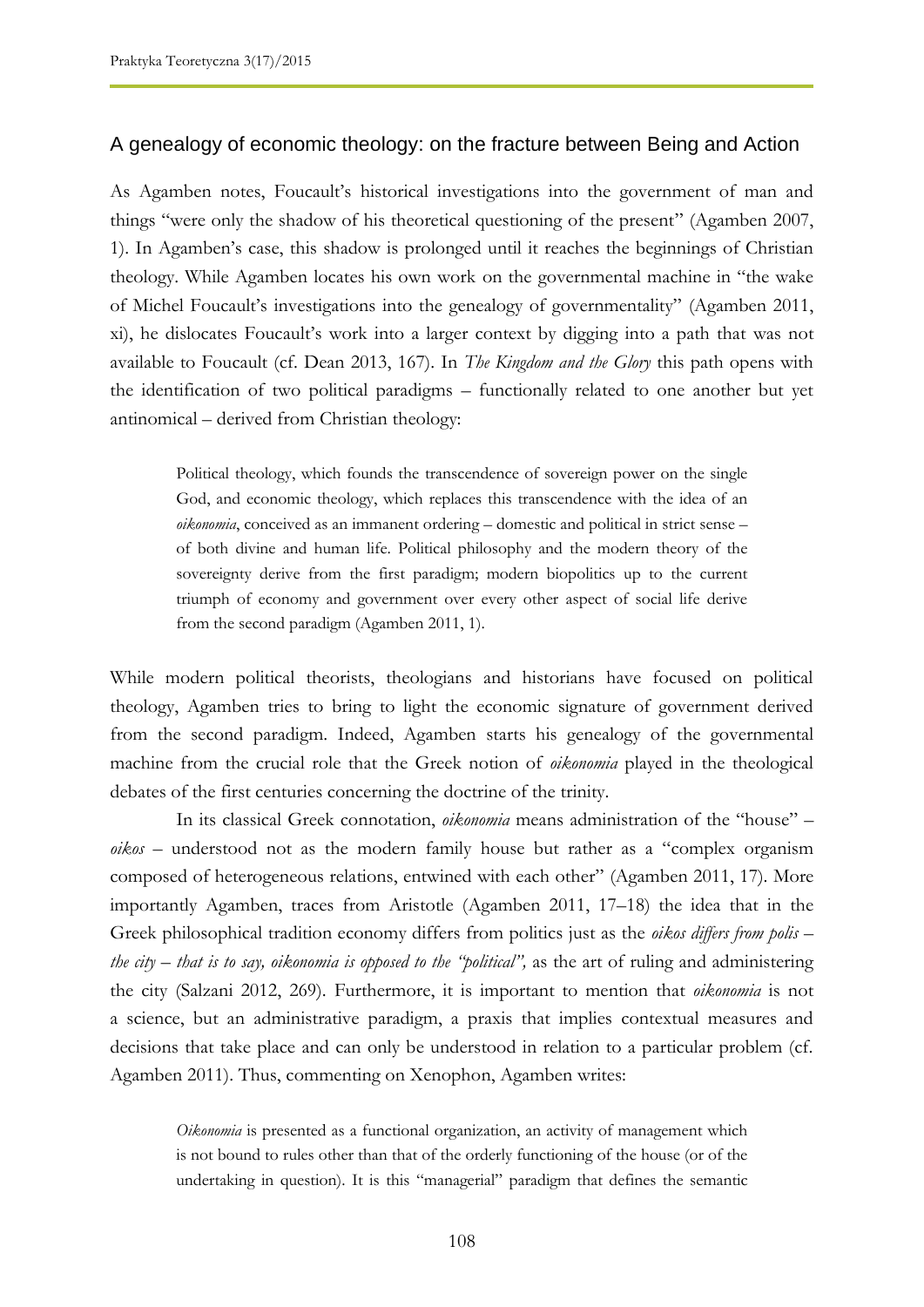sphere of the term *oikonomia* (as of the verb *oikonomein* and of the noun *oikonomos*) and determines its progressive analogical broadening outside its original meanings (Agamben 2011, 33).

As Agamben shows, this notion of *oikonomia* is crucial in the early Christians' discussions concerning the development of the doctrine of the Trinity. The point of departure is Paul's use of *oikonomia* as an administrative activity – an *oikonomia* of the mystery – in his letters to the Corinthians. For Agamben, in these letters the term refers to the task God assigned to Paul: the task of "announcing the mystery of redemption hidden in the will of God that has now come to completion" (Agamben 2011, 23). As Agamben shows, here *oikonomia* does not acquire a teleological or a political sense, as it remains of the domain of the administration, and thus the Christians are in this sense, the first proper economic man (cf. Agamben 2011, 24).

It is with the reversal of Paul's formula – "the *oikonomia* of the mystery" – into the "mystery of the *oikonomia*" that the term ceases to be a mere analogical transposition and becomes a technical term whose function is to articulate the entities of the Trinity. Indeed, with the intervention of Hippolytus and Tertullian the technicizing of *oikonomia* serves to combat the monotheism of the Monarchians by resolving the mystery of the Trinity, not in ontological terms, but on economic ones, reconciling the unity of God with the figures of divine life: the providential organization of the world (the Holy spirit), God's will (the Son) and the Father. As Agamben shows, the argument was that God, as far as his substance is concerned, is absolutely one, but that He is three in terms of his *oikonomia*, that is to say in the way in which He manages the divine house and life. In this sense, the articulation of the Trinity is conceived not in metaphysical terms, since the three divine figures are one and the same in status, *potestas*, and *substantia*. Rather, they differ only in form, so that the Trinity is itself a *dispensatio*, an *oikonomia* of the internal disposition of the divine substance:

The mystery of divinity reveals itself to be the mystery of administration, delegation and government. The articulation of the divine life's Trinity and the salvation of humanity are at the same time divided and inseparable. The *oikonomia* renders possible a reconciliation in which the transcendent God, at the same time one and Trinitarian, in order to remain transcendent, assumes an *oikonomic praxiology* and founds an immanence of government as praxis, where the mystery of sovereignty coincides with the history of humanity (Zartaloudis 2010, 65).

In short, Agamben shows that early Christian theologians used the term *oikonomia* in order to solve the problem posed by the presence of three divine figures, by locating the real mystery not in the Being of God but in its praxis, avoiding polytheism and strict monotheism. What is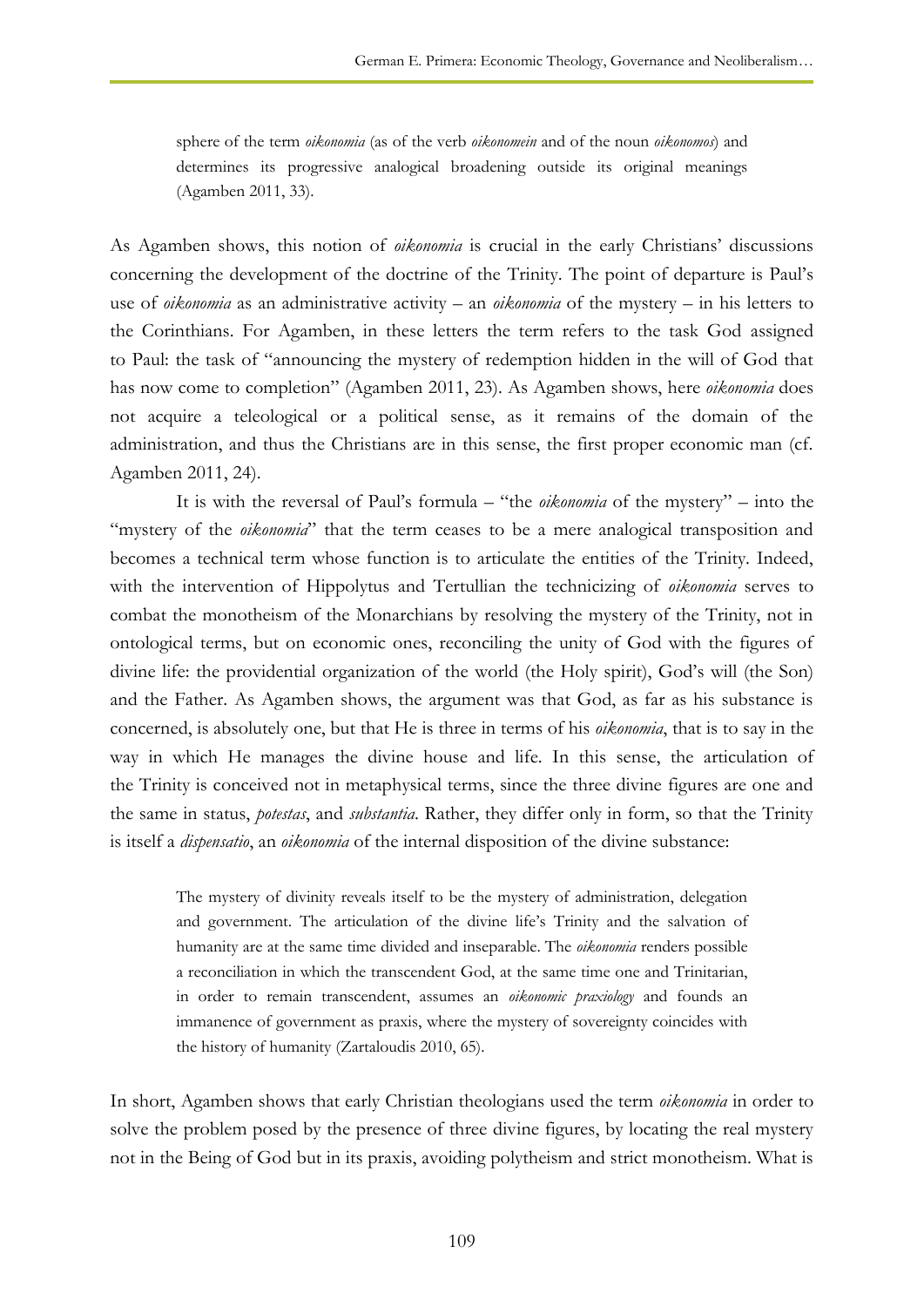mysterious then is the economy itself, which ultimately becomes nothing other than the mystery of freedom. The history of salvation and the mystery of the Trinity are shown to share the same functional relation to divine *oikonomia*, and in this sense are complementary rather than contradictory. However, in avoiding a split in the Being of God, the doctrine of divine *oikonomia* introduced a different division that shapes the very form of the modern governmental paradigm, the division between God's being and his action, between ontology and economy: "this is the secret dualism that the doctrine of *oikonomia* has introduced into Christianity, something like an original Gnostic germ, which does not concern the caesura between two divine figures, but rather that between God and his government of the world" (Agamben 2011, 53).

For Agamben, this rupture, which was not present in the classical world, marks the primacy of the will that characterises the history of Western metaphysics and gives birth to modern ethics. What is at the core of the debate is the character of Christ, the question of whether he is founded in the Father or, if like him, Christ is *anarchos*, that is to say, without principle, ungrounded (Agamben 2011, 57). The thesis that has finally prevailed is that Christ – the Son of God, and who represents His word and action and has "assumed the economy of salvation" (Agamben 2011, 58) – is unfounded in the Father, is *anarchos*, and himself constitutes a mystery. The fact that Christ has no foundation means, for Agamben, that "in the last instance, language and praxis do not have a foundation in being" (Agamben 2011, 59). Indeed, contrary to the Aristotelian unmoved mover, whose actions fully coincide with his being, Agamben shows that for the Christian forefathers God's actions are dissociated from his being, and thus not only ethics but also politics become problematic. This anarchic nature of the divine *oikonomia* grounded in the fracture between God's being and praxis, which makes intelligible the link that in the West unites anarchy and government, and therefore, "not only is something like a providential government of the world possible just because praxis does not have any foundation in being, but also this government – which has its paradigm in the Son and his *oikonomia* – is itself intimately anarchic" (Agamben 2011, 64).

Therefore, what is at stake in the split between being and action is the operation of the governmental machine, the division between kingdom and government produced by the Trinitarian *oikonomia*, which was planned to be resolved through the providential paradigm, i.e. providence being the paradigm through which the division between transcendent and immanent is intended to be reconciled, presenting a development of the Trinitarian doctrine which constitutes the epistemological core of the modern paradigm of government. The idea of providence refers to the way in which God governs the world, and how it functions, according to Agamben, as a bipolar machine. The persistent feature of the theological and philosophical reflection on providence is the claim that God does not govern the world in a direct fashion, that is, by controlling every single detail of earthly beings, but through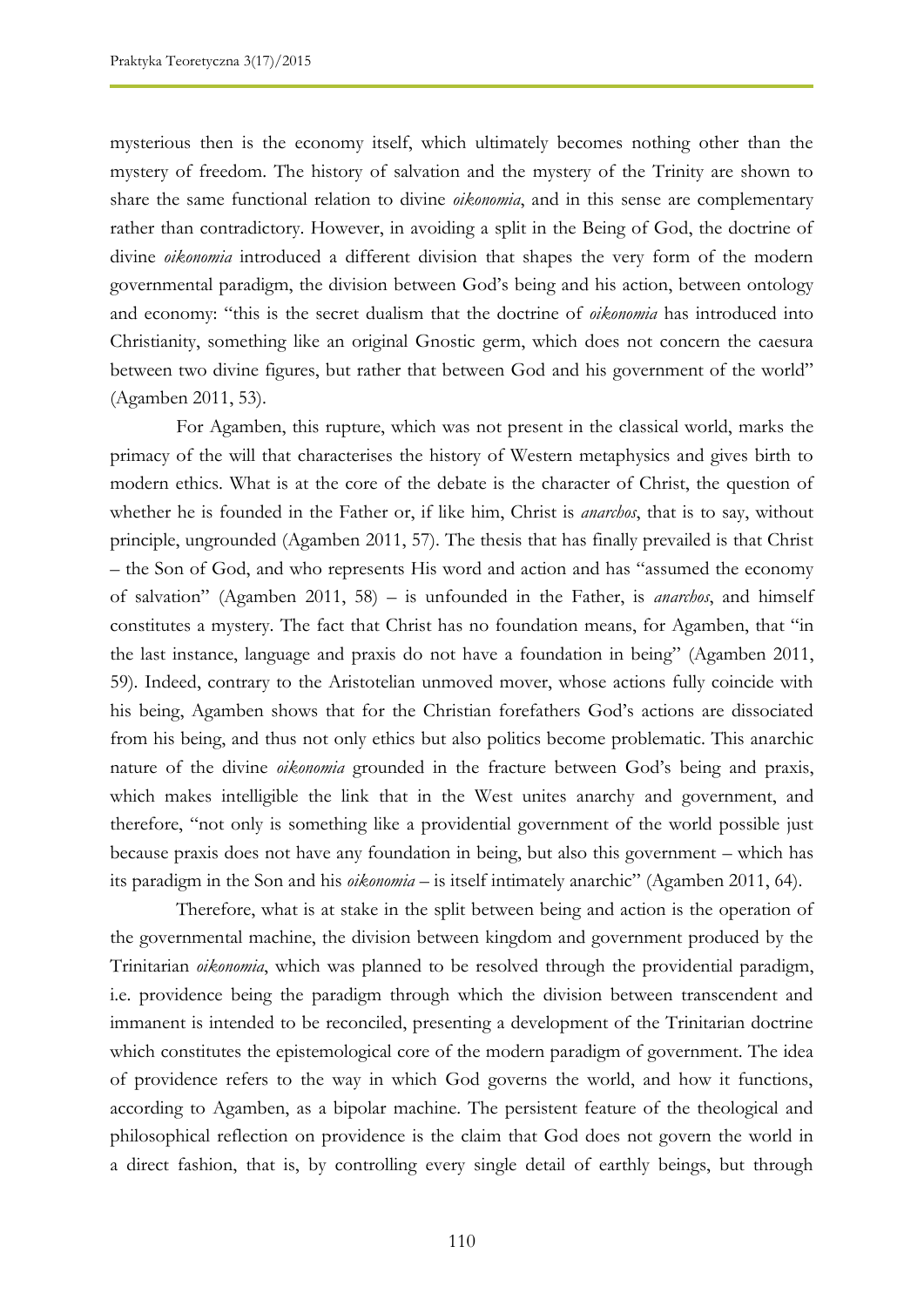universal principles. These universal and transcendent laws – *ordinatio* – are complemented with a particular immanent providence entrusted to the angels – *executio* – forming the two poles of the divine government of the world. The activity of government is therefore both providential, in the transcendental sense, and fateful, in terms of the distribution and administration of the universal principles: "the governmental machine functions like an incessant theodicy, in which the Kingdom of providence legitimates and founds the Government of fate, and the later guarantees that the order of the former has established and renders it operative" (Agamben 2011, 129).

In other words, fate as a special providence, and universal principles as a general providence, constitute a bipolar system, which produces an "area of undecidability between what is general and what is particular, between what is calculated and what is non-wanted" (Agamben 2011, 141). Governance is possible only through the production of this zone of indistinction, which is why the ontology of an act of government is, for Agamben, "vicarious ontology, in the sense that, within the economical paradigm, every power has a vicarious character, deputizes for another [*fa le veci di un altro*]. This means that there is not a 'substance' of power but only an 'economy' of it" (Agamben 2011, 141).

This, then, is how Agamben proposes to read the maxim "The king reigns, but he does not govern". That is to say, contrary to the Foucaultian call to "cut off the king's head in political theory" and to the opposite reading from Schmittian political theology – which asserts the foundation of sovereign power – Agamben proposes to read it as a reaffirmation of the double structure of an act of government, the interaction between an always limited and impotent sovereignty with an anarchical *oikonomia*, being and praxis, transcendence and immanence. The *roi mehaignié*, the doctrine of the *rex inutilis* and the *fisher king* are paradigmatic cases of this structure, representing the mutilated, useless and absent king:

The transcendence of the King in his *persona ficta* (his sovereign body) entailed itself an internal fracture between being and praxis […], the *persona ficta* of the King had no origin other than in the empty throne, the anarchic time-space of sovereignty, the image of a do-nothing King (Zartaloudis 2010, 95).

Even if the king's head is cut off we will still have an empty throne, and the government of men is only possible if the kingdom and the government are imbricated. In this sense, as Zartaloudis writes, "from the inception of neoliberalism to the current dissolution of the nation state, what takes place is not a mere retreat of the State of sovereignty but the assumption of *oikonomic* practices and techniques of the whole political life while maintaining a functional relation to a transcendental righteousness" (Zartaloudis 2010, 168). The questions which remain unanswered then, are: What does this genealogy of economic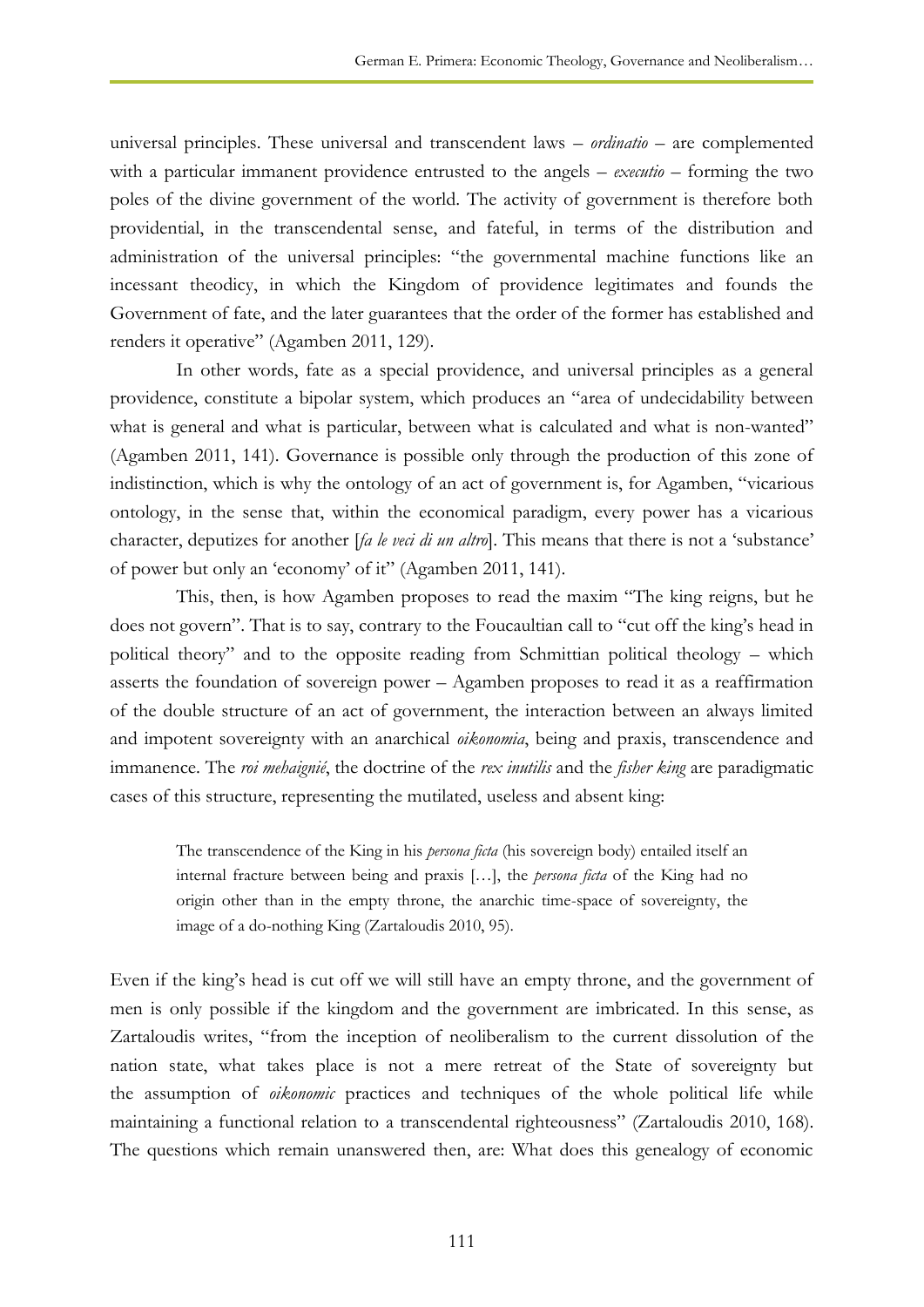theology tell us about power? And how can we articulate Agamben's work into an analysis of neoliberalism and governance?

# Neoliberalism, governance and divine management: the lessons of *The Kingdom and the Glory*

In a short article entitled *Divine Management: Critical Remarks on Giorgio Agamben's "The Kingdom and the Glory"* (2011), Alberto Toscano discarded Agamben's genealogy of economic theology as being mute about the "constitutively unmanageable economies (*chrematistic*) that management (*oikonomia*) seeks to govern" (Toscano 2011, 132). For him, Agamben's analysis is incapable of grasping the "anarchic order of capital accumulation" and provides no insight into "the (value) forms that determine the (dis)order of the contemporary economy" (Toscano 2011, 132). Although I will not respond directly to Toscano's Marxist critique of Agamben, I will refute the general coordinates of his work in the context of affirming the pertinence of *The Kingdom and the Glory* for a radical critique of contemporary politics and economics.

In a nutshell, Toscano's argument is that Agamben's genealogy of economic theology fails to incorporate chrematistics, that is, the science of "accumulation, circulation and interest that is opposed to the managerial stability of the paradigm of *oikonomia*" (Toscano 2011, 130), and hence it becomes incapable of a "total critique of the status quo" (Toscano 2011, 125). More importantly, however, according to Toscano Agamben's failure to register the logics of accumulation – chrematistics – into his genealogy reinforces the "tired idea" of presenting Marxism as the "secularization" of hidden theological concepts:

The signatures just aren't there. Neither capitalism nor Marx's theory thereof can be encompassed by the notion of *oikonomia* and its genealogies, theological or otherwise, and it does not suffice to combine political theology with economic theology to overcome the shortcomings of Agamben's work as a tool for politically thinking the present (Toscano 2011, 132).

Two things are striking here. In the first place, Toscano's reading of the notion of secularization does not do justice to Agamben's use of signatures as methodological tools. The signature of secularization does not merely show how economic theological concepts move and operate through, for instance, Marxism. Rather, as William Watkin has claimed, our current economic processes are accessible through their origins in the paradigm of economic theology only "inasmuch as these origins themselves are made accessible for the first time by our present situation" (Watkin 2014, 216). In other words, secularization founds its own foundations in a retrospective process, whereby "theological economy is possible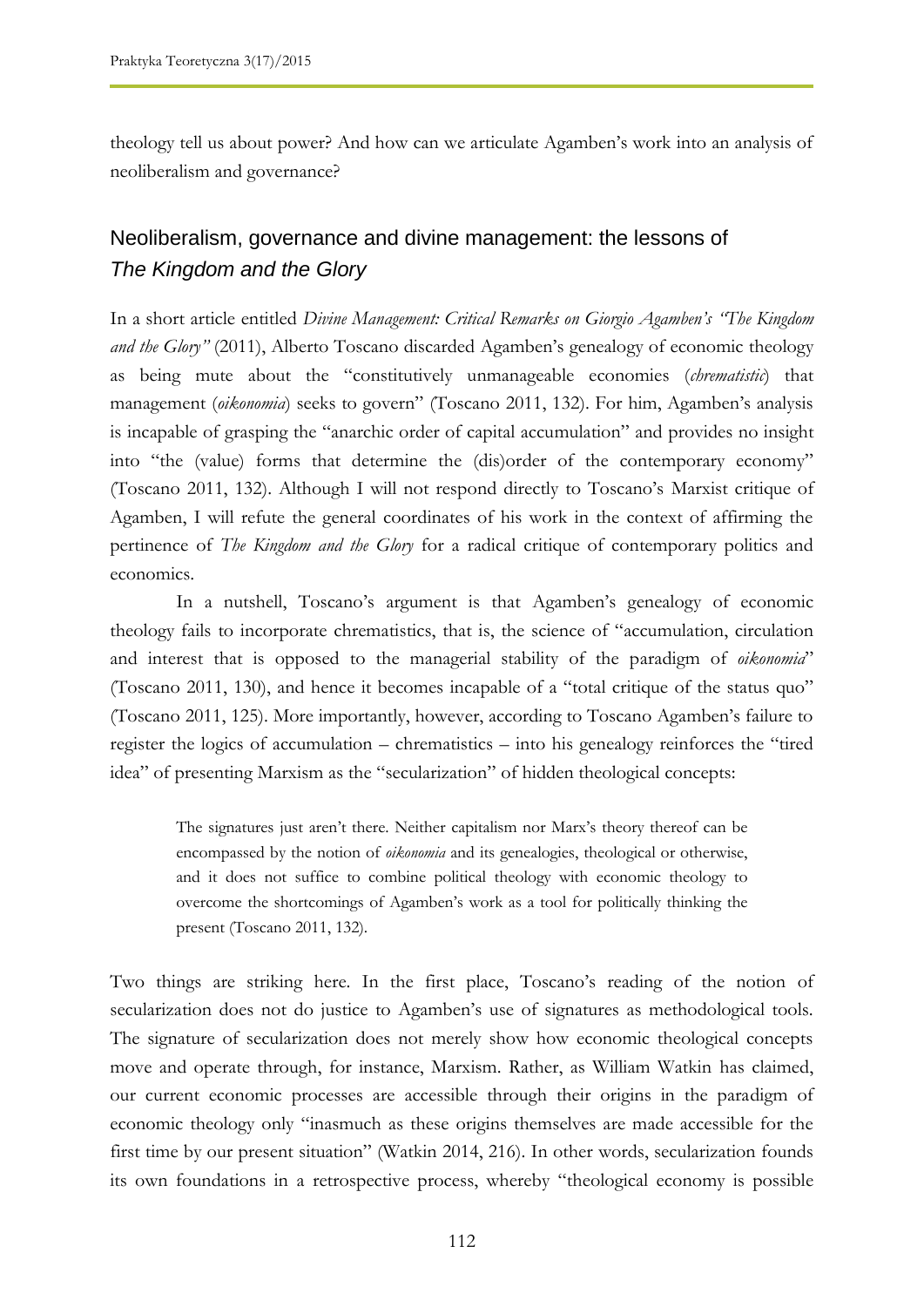only as the origin of profane economy because profane economy allows this to be an operative structure of meaning" (Watkin 2014, 216).

Thus a signature is not a concept, nor the hidden content of a concept, but rather a process of transference whereby a concept or discourse is transposed from one domain to another "through a series of shifts, substitutions and displacements" (Fuggle 2009, 86). Signatures, contrary to Toscano's reading of Agamben, do not respond to the logic of cause and effect, and they are not "the sources" of modern concepts. Hence, it would be pointless to accept Toscano's invitation to consider "what an attention to their theological precursors would have to tell us about modern concepts of economic order – for instance Hayek's notorious neoliberal ontology of spontaneous order" (Toscano 2011, 130).

Indeed, what Agamben has shown with the notion of secularization is that signatures also work backwards through time, and therefore "the thesis according to which the economy could be a secularized theological paradigm acts retrospectively on theology itself" (Agamben 2011, 3). In short, Toscano is defending Marxism from accusations he does not entirely understand. Agamben is certainly not trying to "perpetuate the tired idea of Marx's thought as a secularization of some cloaked and damning theological content" (Toscano 2011, 132), for the simple reason that this is not how signatures work, thus for Agamben secularization does not reveal "an identity of substance between theology and modernity" (Agamben 2011, 4). Indeed, in *The Signature of All Things* Agamben makes it clear that in the debates between Hans Blumenberg, Karl Löwith and Carl Schmitt on the notion of the secularization of the 1960s, none of them realized that secularization was not a concept "in which the 'structural identity' between theological and political conceptuality (Schmitt's thesis) or the discontinuity between Christian theology and modernity (this was Blumenberg's thesis contra Löwith) was in question" (Agamben 2009, 77). Rather, Agamben treats this concept as a signature, as a "strategic operator that marked political concepts in order to make them refer to their theological origins" (Agamben 2009, 77)<sup>1</sup>.

Secondly, by insisting on the relevance of chrematistics, Toscano is knocking at an open door. Indeed, Agamben would not deny the importance of capital accumulation, the logics of monetary circulation, capital flaws, or the anarchic regimens of interests for the understanding of the economic behaviour. Instead, the problem that concerns Agamben in *The Kingdom and the Glory* exceeds that of money as a real abstraction, however important

 $\overline{a}$ 

<sup>1</sup> Needless to say, by the notion of "origin" Agamben is not referring to a chronological point but rather to a "moment of arising". According to Agamben, the moment of arising is arguably another name for the *archē*. Foucault only uses this concept to refer to the notion of emergence in Nietzsche (*Entstehung*). In Agamben, the moment of arising is the moment when the solidarity between historical inquiry and genealogy finds its maximum expression. The *archē* is nothing other than the moment when the historical gaze revels the "origin" of a discursive formation allowing for the dispelling of the myth of the origin itself. Generally put then, the *archē* revels the "deep-seated structures of Western thought as problematic, profoundly contingent and so surmountable" (Watkin 2014, 29).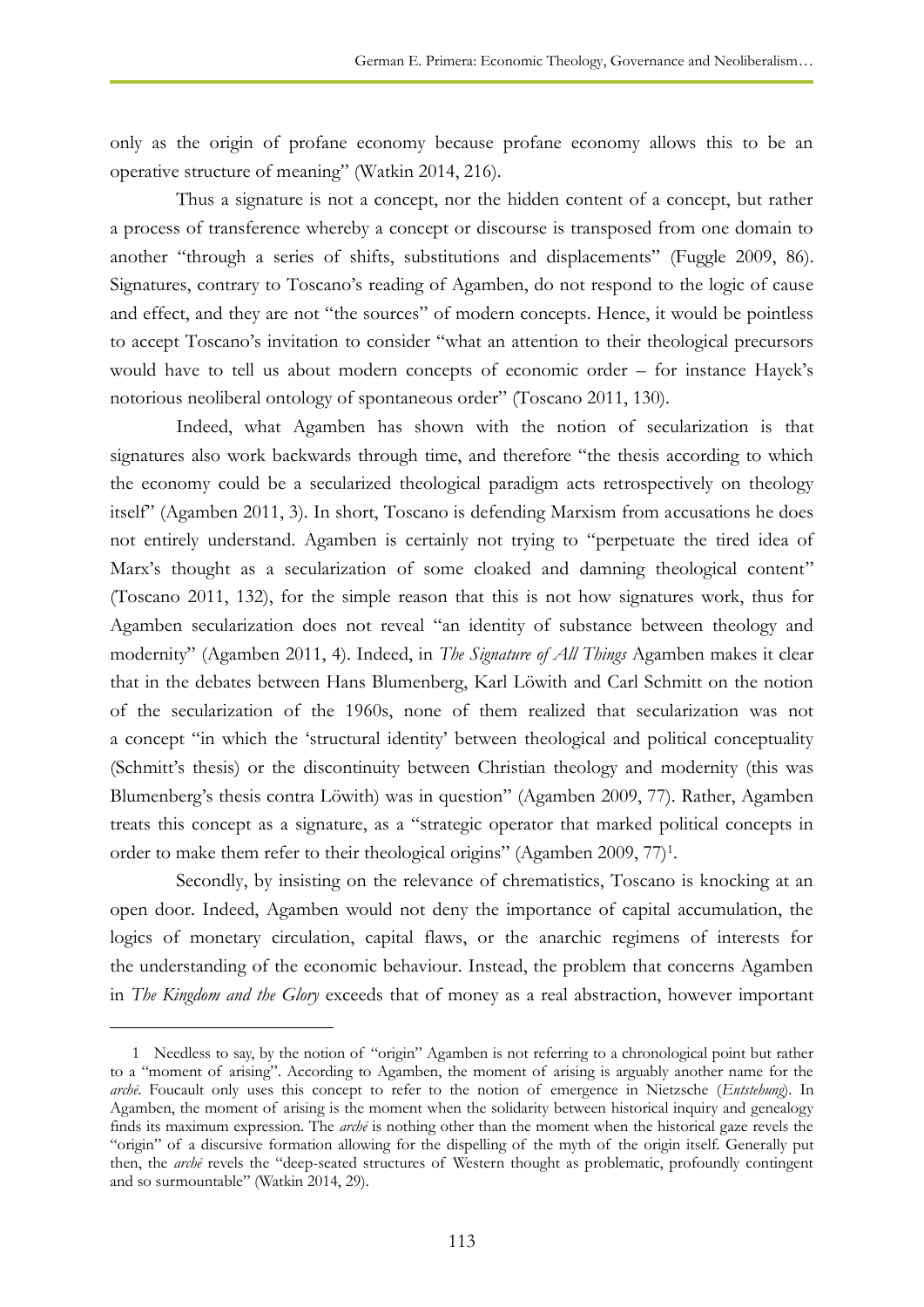$\overline{a}$ 

that might be for an understanding of the economy. Indeed, Agamben's project is primarily concerned with the question: "Why is power split?" (Agamben 2011, 100), i.e. with the dual structure of the governmental machine and the vicarious character of an act of government. Thus in order to truly undermine Agamben's project, Toscano would need to demonstrate that the economic paradigm of chrematistics has influenced – or at least tells us something new about – the operativity of power as a signature in the West, besides its obvious importance for the understanding of the functioning of the economy in itself.

Mitchell Dean has also pointed out that the theme of chrematistics appears to have escaped Agamben, but far from reading this omission as a refutation of Agamben's genealogy of *oikonomia*, Dean's analysis of financialization is presented as a corroboration of Agamben's project<sup>2</sup>. Indeed, according to Dean, while Agamben recognizes the anarchic character of the economic order and its permanent cross-referencing to a constitutive foundation, he also "neglects the role of money and transformations of finance which, if they do not do so entirely, provide significant challenges for economic management" (Dean 2013, 219). However, Dean goes on to state that it is precisely the effects of chrematistics what "make the economic-governmental axis operable" (Dean 2013, 220). The central claim is that whereas Marxism regards financial crises as evidence of the necessary destruction of noneconomic social relations, "our societies display a remarkable capacity for retroversion, reactivation and reinvention of quasi-transcendentals in the face of the crisis" (Dean 2013, 221). As Agamben has put it, "crisis has become an instrument of rule. It serves to legitimize political and economic decisions that in fact dispossess citizens and deprive them of any possibility of decision" (Agamben 2013, 1). In short, although chrematistics constantly challenges the attempts to stabilize the economic management of societies, these challenges do not undermine, but rather reinforce, the immanent ordering derived from the paradigm of *oikonomia*.

Moreover, it is the paradigm of *oikonomia*, and not the model of chrematistics, which, as we have seen in the first part of this paper, defines and explains the threshold between transcendental sovereignty and governmentality. If today, as Thanos Zartaloudis has shown, the "old-European model of law and of politics as an immobile, sovereign, transcendencesuffused grounding of social and political life has been effectively replaced by a contingentdriven, crisis-managing form of governing as managerialism or administration" (Zartaloudis 2010, 51), then Agamben's genealogy of economic theology not only locates the moment of

<sup>2</sup> Maurizio Lazzarato has also highlighted the role of financialization in terms of the neoliberal transformations, showing that for Marxism, social relations, which are "neither purely economic or juridical are remnants that the capitalist machine is bound to destroy. Yet, in reality what is supposedly destined to disappear keeps returning to haunt a theory that in unable to foresee this" (Lazzarato 2009, 131).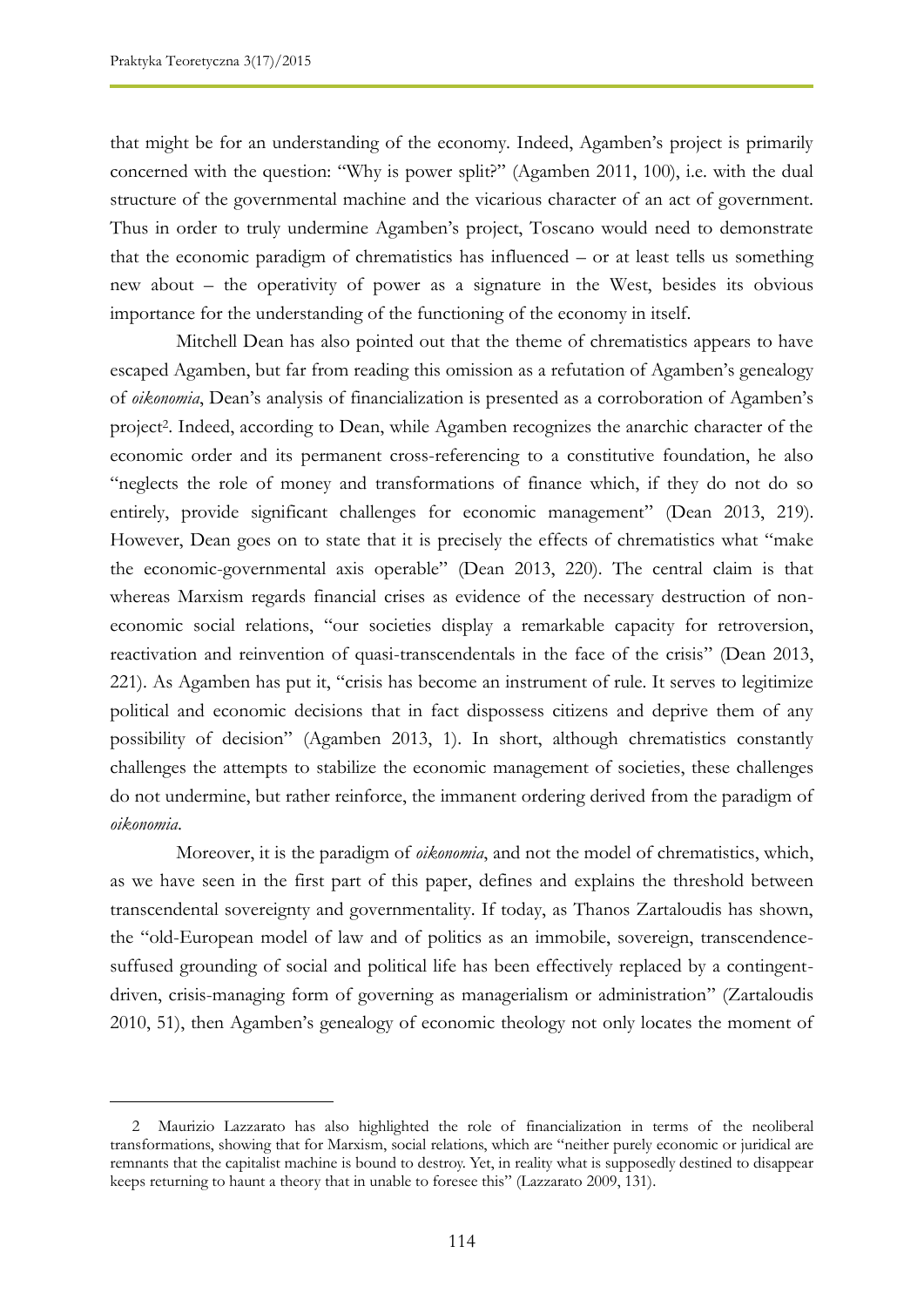arising of this managerial and anarchical form of power but, more importantly, in doing makes it a tool for politically thinking the current articulations of the two axes of power.

Crucially, what the fracture between Being and Action and the genealogy of *oikonomia* demonstrate is that regardless of the historical configurations of the two polarities of the governmental machine, the two registers of power need to be present. Even if "the real problem, the central mystery of politics is not sovereignty, but government" (Agamben 2011, 276), we should keep in mind that for Agamben it is only through the irreconcilable scission and yet mutual exposure of the two poles of the governmental machine that power becomes operative. Thus what the paradigm of economic theology helps to elucidate is that government is not a straightforward implementation of sovereign decisions. Indeed, as Agamben has spelt out, "the ambiguity that seems to settle the problem of government by presenting it as the mere execution of a general will and law has weighed negatively not only upon the theory, but also upon the history of modern democracy" (Agamben 2011, 276).

In highlighting the economic theological paradigm Agamben is not simply repeating the call to cut off the king's head. *The Kingdom and the Glory* does not reinforce pure "immanentism", since an account of power that fails to articulate the transcendent registers of sovereign power would be incapable of thinking the antinomian inheritance of Christian theology. However, as Mitchel Dean has clearly shown the problem with some of the eminently immanent understandings of power is not that they undermine sovereign power, but rather that they are "drawn against a political and theological imaginary of a divine or worldly sovereignty as all-powerful" (Dean 2013, 167).

Agamben, on the contrary, examines how, even under the consolidation of a managerial paradigm of government, the empty throne of sovereignty needs to be articulated for government to be possible. Thus Agamben is certainly not giving normative or analytical pre-eminence to either pole of the governmental machine. What Agamben shows is that although both political and economic theology remain functionally related, it is only through a genealogy of the paradigm of *oikonomia* that the Christian inheritance become intelligible. Crucially, Agamben should be taken *à la lettre* when, in the very preface of *The Kingdom and the Glory*, he writes that "locating government in its theological locus in the Trinitarian *oikonomia* does not mean to explain it by means of a hierarchy of causes, as if a more primordial generic rank would necessarily pertain to theology" (Agamben 2011, xi). Instead, he insists that Trinitarian *oikonomia* constitutes only a privileged "laboratory" for the analysis of the governmental machine.

We can now return to Toscano's critique of *The Kingdom and the Glory* to respond to its underlying question: "[B]y what right does Agamben pass from the insistence of certain conceptual constellations and semantic kernels across different epochs and discursive formations to the overarching conviction that such an archeological inquiry is of urgent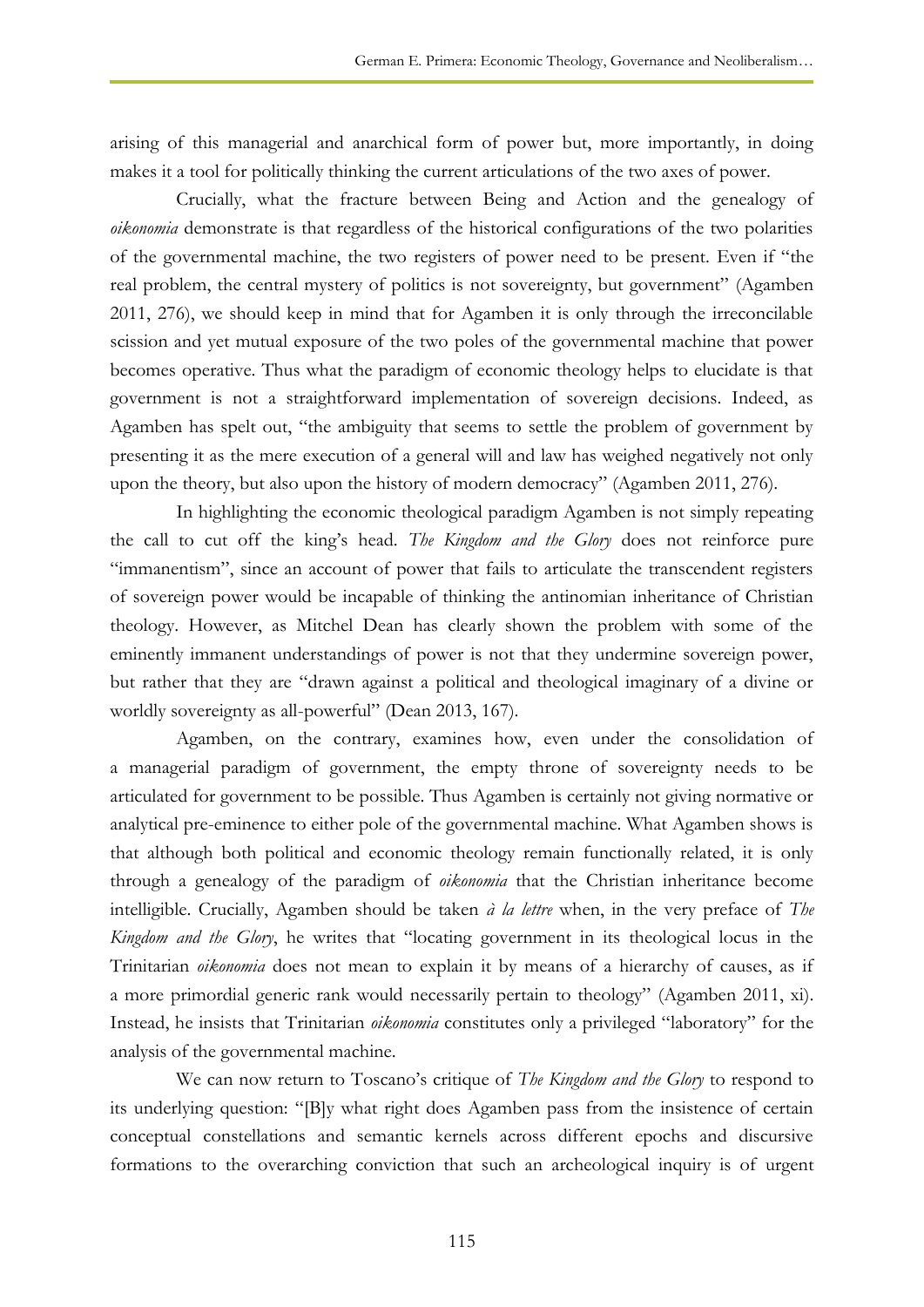political significance?" (Toscano 2011, 127). As a response, I will briefly mention three concrete reasons why Agamben's analysis constitutes a significant contribution to the understanding of our contemporary situation.

First, by reaching beyond the chronological limits of Foucault's genealogy of governmentality, Agamben is able to shed light on the self-referential constitution of political power. Indeed, *The Kingdom and the Glory* unveils this dynamic whereby the power that is founded as legitimate founds its own foundations. Thanos Zartaloudis, following Agamben, calls these particular formations of power "foundational mythologemes" and their recognition and scrutiny in *The Kingdom and the Glory* constitutes a vital contribution to political and juridical thinking:

The historical, political and theoretical celebration of such mythologemes and their continued transmission is highly problematic since it misleads thought from considering the fact that it is the founded power or concepts that project the so-called founding referent (as their metaphysical –transcendental principle). In other words it is the act of founding (search for the origin or essence of authority and power, and the need to render them stable, infallible and ordered), which presupposes not only the particular form of the founded power, but also the source of its justification as if from an outside, higher realm that is to be rendered sacred, concealed, absolute and allegedly just and more powerful. Whether it is sovereignty (in despotic understandings of power) or the People (for instance, in democratic understandings of power) that are claimed as the original foundation of power, it is instead the act of their specific manner of presupposition by what they allegedly found and justify (government-administration-police) that projects their imaginary transcendence, absolution and perfection (Zartaloudis 2010, 185).

One of the lessons to be learned from Agamben, then, is that government produces the power that founds it, or to put it in a paradoxical form, that it is the founded element what founds its own foundations. Needless to say, it is not only that government constantly actualizes the founding fiction, but also government itself is "allowed to occur because of a held-in-common foundation" (Watkin 2014, xi). Secondly, as has already been mentioned, Agamben's genealogy of *oikonomia* calls into question the common assumption of Western political thought – and more precisely of modern democratic theory – which conceives of government as mere executive power. Modern democracy, for Agamben, can be seen as attempt to coordinate the two anarchical poles of the governmental machine within a stable structure, which is why it has been lost in abstractions and mythologems: "always exhilarating between a lack and an excess of government, always looking for a holy spirit or a charismatic principle that would be able to hold together the anarchic powers that it has inherited from Christian theology" (Agamben 2007, 1). *The Kingdom and the Glory* is the first rigorous study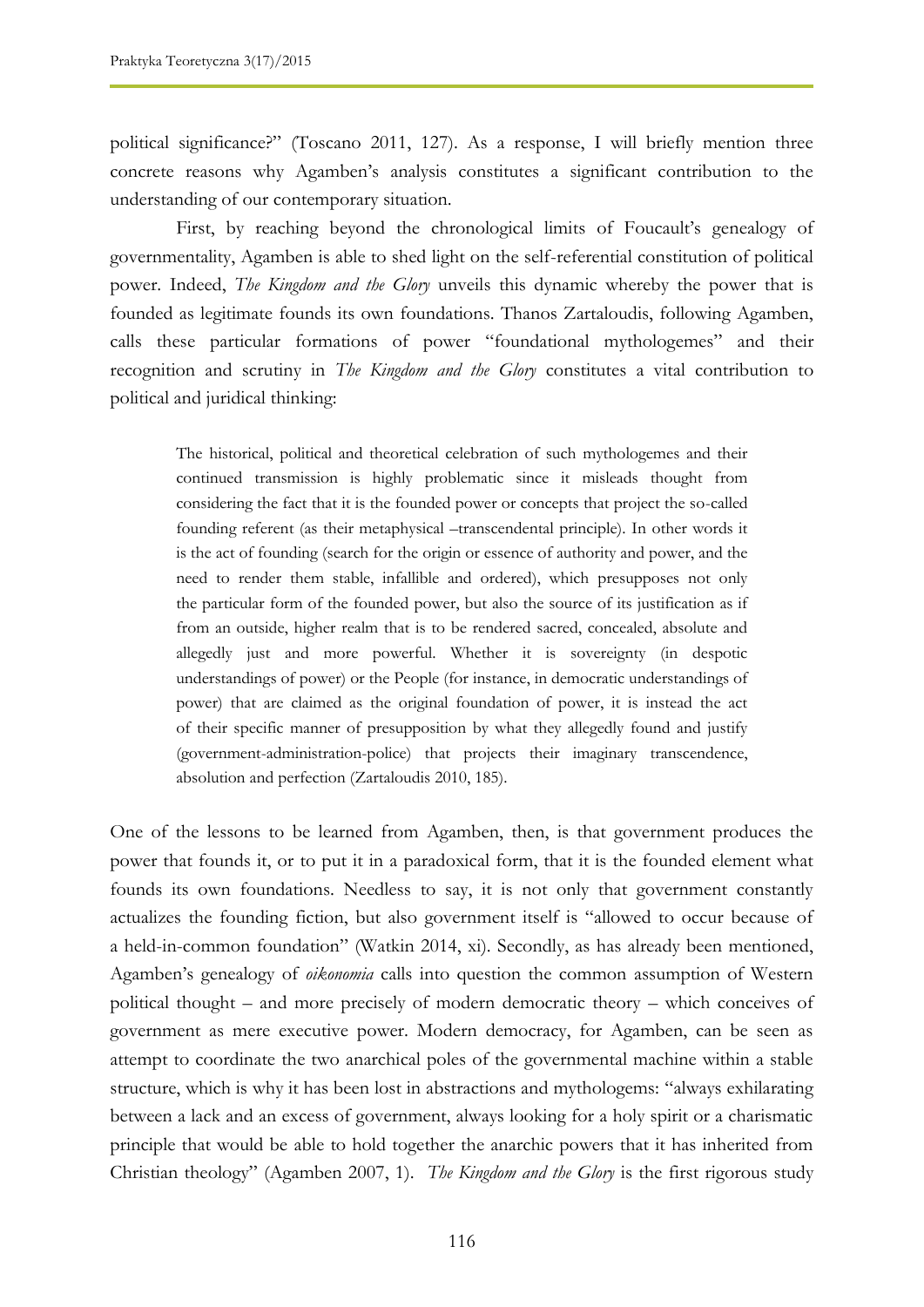that brings together the problematic bipolar structure of power without reducing government to execution or celebrating it as a simple retreat of sovereign power.

This leads us to Foucault. For Maurizio Lazzarato the most striking limitation of Foucault's lectures – specifically of *The Birth of Biopolitics –* is that "they take for granted that liberalism and liberal techniques of government exist or have existed in opposition or as an alternative to the strategies of the state" (Lazzarato 2015, 92). Indeed, for Lazzarato, Foucault's genealogy of governmentality is unable to capture the articulation between sovereignty and the techniques of governmentality, thus demonstrating that "the supposedly immanent functioning of production and the market has always depended on the intervention of sovereignty" (Lazzarato 2015, 92). For Lazzarato, the analysis of governmentality should therefore focus on "the alliance between the state and capital (between the state and the market, as economist would say) and, therefore, on state capitalism" (Lazzarato 2015, 93). As has been demonstrated, Agamben's theological genealogy of *oikonomia* allows for an analysis of power in terms of the articulation, alliance, and mutual dependency of both sovereignty and government, or more specifically, of the strategies of the state and the liberal techniques of government.

And finally, part of the significance of Agamben's theological genealogy of economy and government lies in the fact that it opens up a theoretical terrain from which to rethink neoliberalism as a political rationality that re-articulates, in a novel way, the two axes of power. Indeed, most of the Foucaultian studies of neoliberalism have focused on the modes of subjectification and the different technologies of governing that constitute this political rationality which renders inoperative the juridico-institutional understanding of sovereignty. They inquire into the patterns, the strategies, and the techniques of government that allow the extension of a market rationality into different domains of social, political and even biological life. Less attention has been given to the transcendent registers of sovereignty that are reconstituted through acts of government under neoliberalism. However, what has taken place with the rise of neoliberal governmentality is not a mere retreat of the State of sovereignty, but the assumption of economic "practices and techniques of the whole political life while maintaining a functional relation to a transcendental narrative" (Zartaloudis 2010, 168).

When analysed through the filter of the governmental machine, neoliberalism can be located within a larger spectrum of the political shifts and configurations of sovereignty and government. The genealogy of *oikonomia* provides a robust framework for understanding the reasons why, under neoliberalism, governance "re-conceives the political as a field of management or administration" (Brown 2015, 127). Yet Agamben's investigation reminds us that neoliberalism does not merely operate through an immanent administration, but that government, even when it is suffused with governance, effectively produces the power which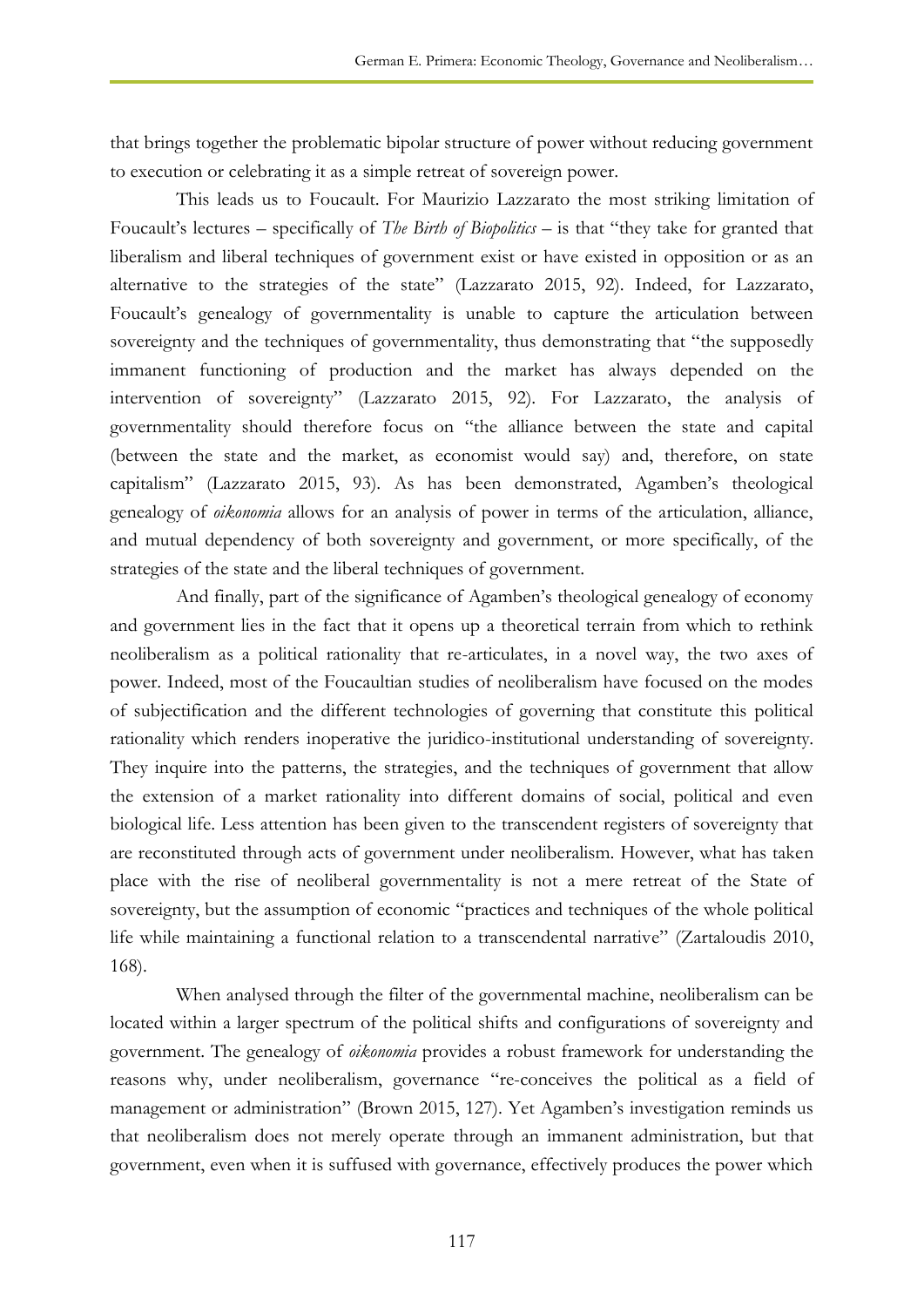grounds it (Watkin 2014, 210), creating at points the illusion of transcendent registers or simply presenting itself as its own justification.

Crucially, the distinction between sovereign legislative power and governmental executive power, through which the state inherits the dual structure of the governmental machine, mutates into a new form under neoliberalism. *The Kingdom and the Glory* becomes decisive precisely for its understanding of the particular articulation of *oikonomia* and political theology that neoliberalism keeps in motion. What Agamben helps us elucidate is that government under neoliberalism is only possible as a twofold machine, so even if the economic managerial pole of the governmental machine – governance – reaches a higher degree of pre-eminence, sovereign registers still need to be articulated in the acts of government. In short, neoliberalism can be understood as new configuration of the relationship between sovereignty and governmentality, as representing "a new stage in the union of capital and the state, of sovereignty and the market, whose realization can be seen in the management of the current crisis" (Lazzarato 2015, 94).

Without contesting the triumph of divine management or giving analytical priority to the law, Agamben's genealogy of *oikonomia* provides a different angle for the study of neoliberalism, one that highlights the existence, in the background, of the headless king, a king who reigns but does not govern, and to whom the acts of government keep referring. In particular, what appears perhaps more clearly in Agamben's genealogy of governmentality than in Foucault's is that the state and the law cannot be reduced to "historical residues masking the real operation of the new powers, archaic leftovers of feudalism and absolutism and the struggles around them" (Dean 2013, 68). Indeed, if the law and the claim to sovereign transcendence of the state were nothing more than a complex set of techniques of government, if they were totally governmentalized, then why, even under neoliberalism, would "local, immanent exercise of power keep referring to the state as a source of its authority and legitimacy, and why does it need to wrap itself in the symbols, traditions, hierarchies and topologies of the law?" (Dean 2013, 68).

Neoliberal government, as Lazzarato shows, "centralizes and multiplies authoritarian government techniques, rivaling the policies of so-called totalitarian or 'planning' states" (Lazzarato 2015, 95). Moreover, as the economic crisis of 2007 demonstrates, neoliberalism is not only compatible with, but relies upon, a strong state, and it relies as well on sovereign interventions. For Lazzarato, the crisis has made clear that the capitalist apparatus "has no reason to replace the state". The problem is rather how to integrate the state's sovereignty, administrative and legal functions into a new governmentality whose administration it is not entirely responsible for (Lazzarato 2015, 127).

The same could be said of what Foucault describes as liberal governmentality, so that rather than consisting of "the maximum limitation of the forms and domains of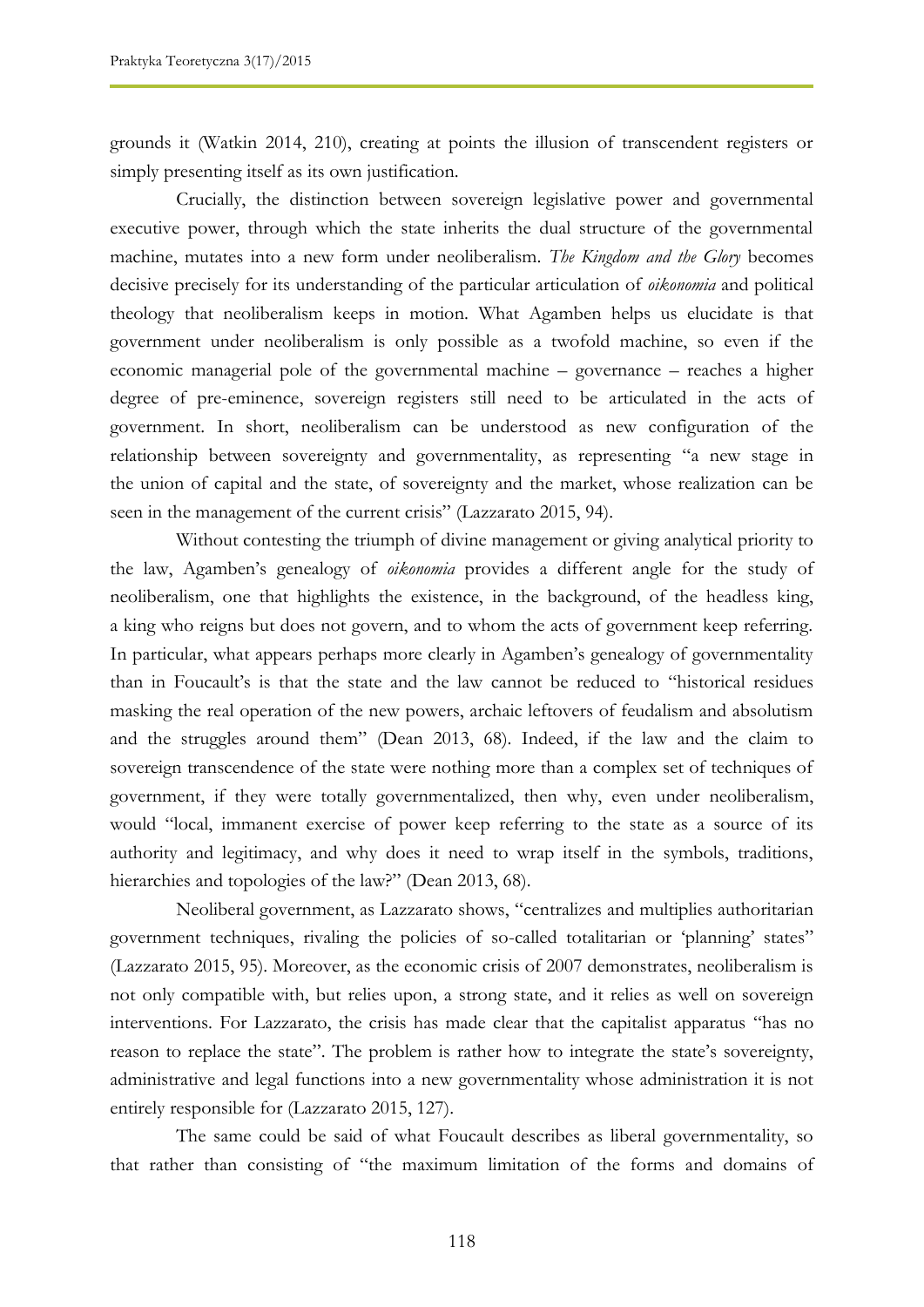government action" (Foucault 2008, 21), liberalism has always relied upon much more than an invisible hand. Indeed, the crisis "has largely undercut the notion that the problem of liberalism is 'governing too much', and that critique should focus on 'the irrationality peculiar to excessive government' and that, as a consequence, one must govern as little as possible" (Lazzarato 2015, 105). So to put it in Agambenian terms, even if liberalism represents a tendency that pushes to an extreme the supremacy of the pole of the "immanent ordergovernment-stomach" the pole of the "transcendent God-Kingdom-brain" is still present in an empty form, and so "the economy that is derived from it will not thereby have emancipated itself from its providential paradigm" (Agamben 2011, 285):

The two planes remain correlated in the alleged mode in which the first founds, legitimates and makes possible the second (as its condition of possibility); and in turn the second realizes concretely the causes and effects of the general (sovereign) decisions of the divine will. The government of the world is this mythologeme of functional correlation (Zartaloudis 2010, 81–82).

The turn from liberalism to neoliberal governmentality has intensified the process whereby the state is suffused with an economic logic, but rather than presenting a conflict between the immanent anarchical pole of government and the transcendent suffused pole of sovereignty, neoliberalism has effectively integrated them. This is clear, for instance, in the "convergence between finance, as the expression of the power of capital, as the politics of capital, and money, as the expression of the sovereign power of the state" (Lazzarato 2015, 116). In order to fully understand the neoliberal arrangement of sovereignty and government, neoliberalism should not be interpreted according to an opposition of politics, the juridico-institutional apparatus of the state and the economy, but rather in light of the constant need for their articulation, even when one pole clearly dominates the other. More importantly, this is also true for liberal governmentality, even though liberalism has presented itself in terms of the conflict between the state and political economy. For Agamben, this is evident in the metaphor of the invisible hand. Indeed, Smith's image of the invisible hand should be understood as

[...] the action of an immanent principle, our reconstruction of the bipolar machine of the theological *oikonomia* has shown that there is no conflict between providentialism and naturalism within it, because the machine functions precisely by correlating a transcendence principle with an immanent order. Just as with the Kingdom and the Government, the intradivine trinity and the economic trinity, so the brain and the stomach are nothing but two sides of the same apparatus, of the same *oikonomia*, within which one of the two poles can, at each turn, dominate the other (Agamben 2011, 284).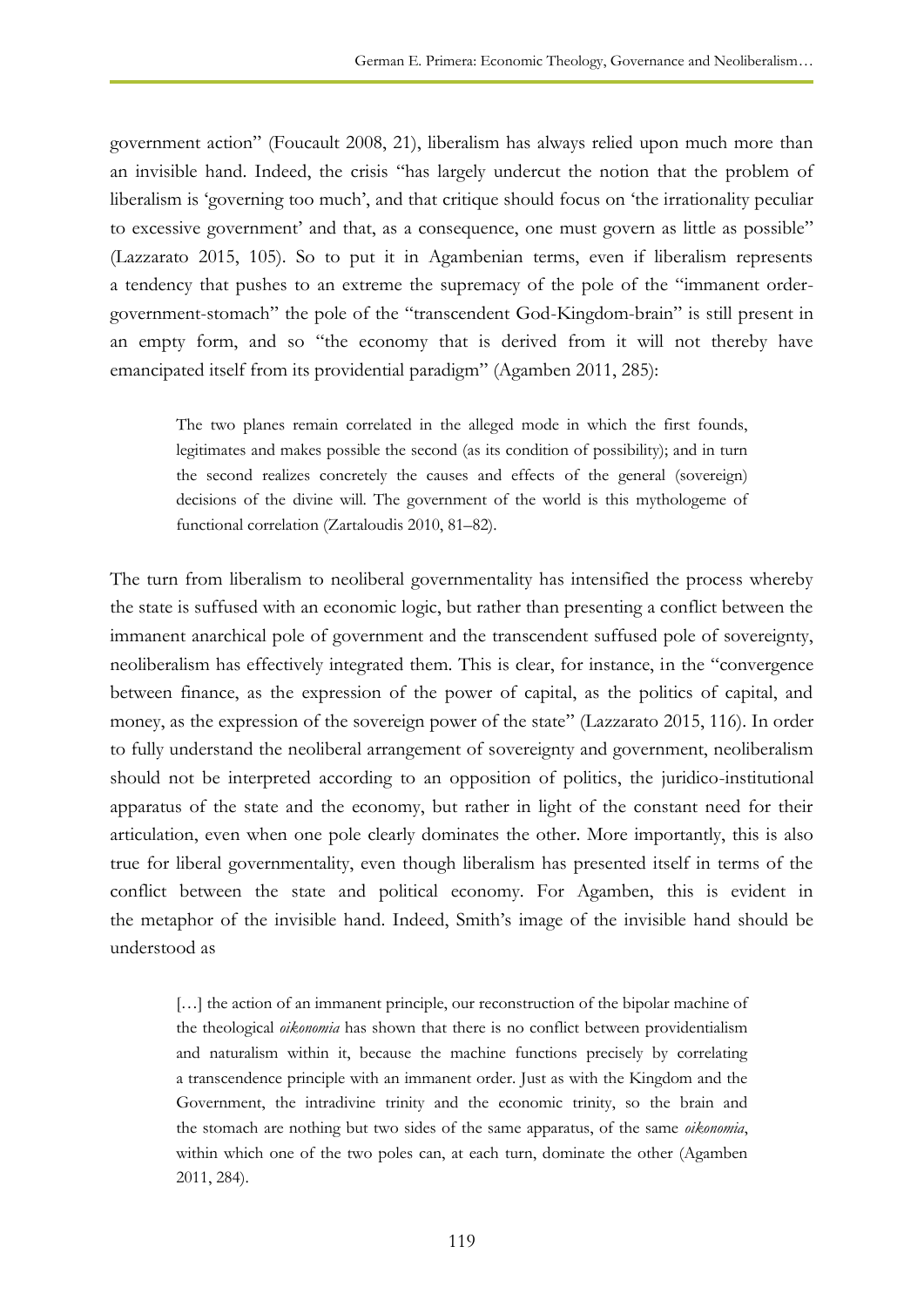In short, modernity – and with it, liberalism – by removing God from the world has not only "failed to leave theology behind, but in some ways has done nothing than lead the project of the providential *oikonomia* to completion" (Agamben 2011, 287). And if we see under neoliberalism the reappearance of the state through, for instance, the constant need for legal intervention in the market and the management of public debt, this only unveils the fact that from the beginning economic liberalism, from which neoliberalism has emerged, could not have been consolidated in direct opposition to the techniques of governmentality and the strategies of the state. *The Kingdom and the Glory* provides a genealogy of political power that articulates the political theological paradigm of sovereignty and the managerial-providential paradigm of economic theology, capturing the bipolar character of the governmental machine.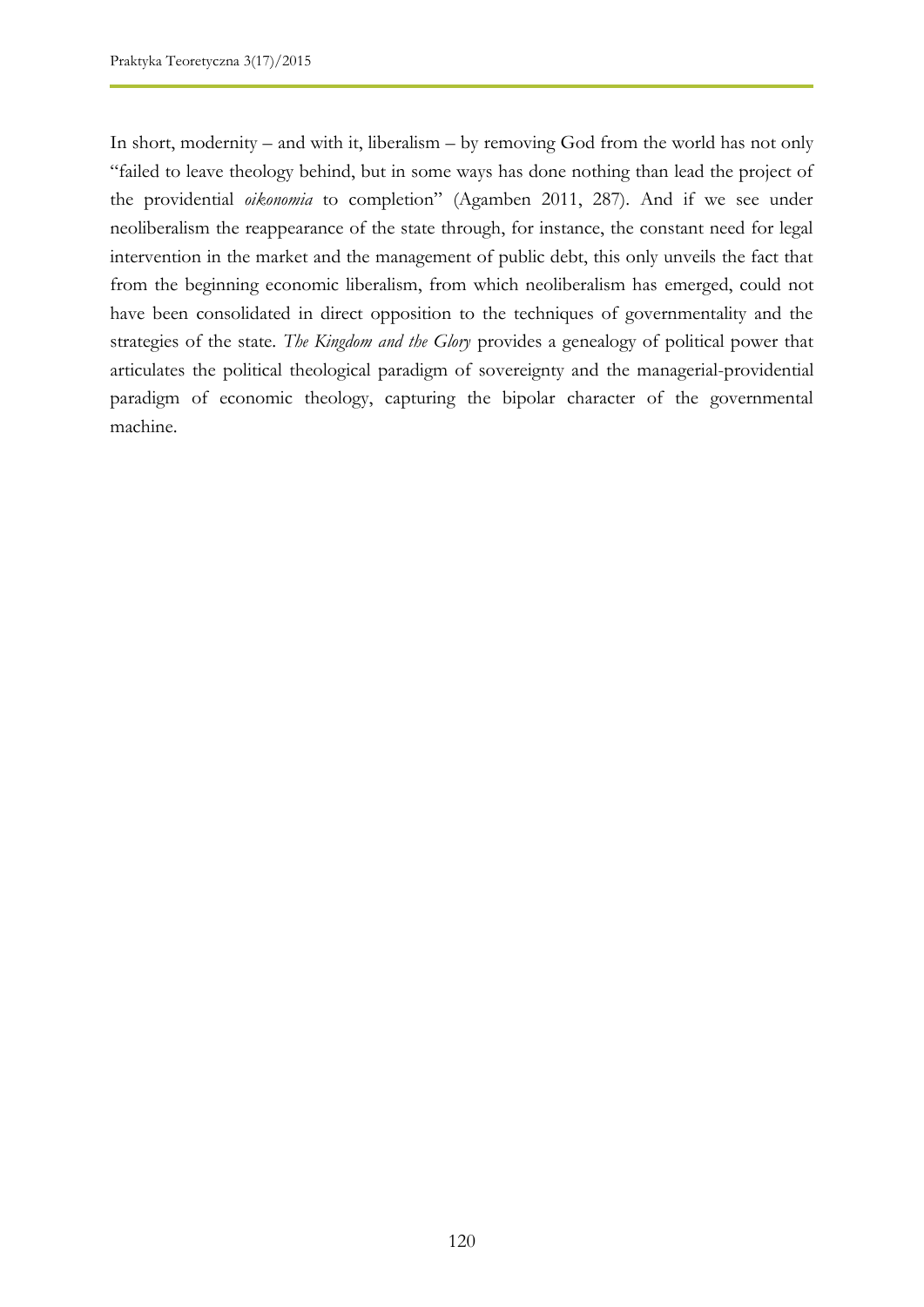#### References

- Agamben, Giorgio. 1998. *Homo sacer: Sovereign Power and Bare Life*. Trans. Daniel Heller-Roazen. Stanford: Stanford University Press.
- Agamben, Giorgio. 2005. *State of Exception*. Trans. Kevin Attell. Chicago: Chicago University Press.
- Agamben, Giorgio. 2007. *The Power and the Glory* [Ganguli Memorial Lecture]. Turin, 11th January.
- Agamben, Giorgio. 2009. *The Signature of All Things: On Method*. Trans. Luca D'Isanto, Kevin Attell. New York: Zone Books.
- Agamben, Giorgio. 2011. *The Kingdom and the Glory: For a Theological Genealogy of Economy and Government* (Homo Sacer II, 2). Trans. Lorenzo Chiesa, Matteo Mandarini. Stanford: Stanford University Press.
- Brown, Wendy. 2015. *Undoing the Demos: Neoliberalism's Stealth Revolution*. Cambridge: MIT Press.
- Dean, Mitchell. 2010. *Governmentality: Power and Rule in Modern Society*. London: SAGE.
- Dean, Mitchell. 2013. *The Signature of Power: Sovereignty, Governmentality and Biopolitics*. London: SAGE.
- Foucault, Michel. 2008. *The Birth of Biopolitics: Lectures at the Collège de France 1978–1979*, ed. Michel Senellart. Trans. Graham Burchell. New York: Palgrave Macmillan.
- Fuggle, Sophie. 2009. "Excavating Government: Giorgio Agamben's Archaeological Dig." *Foucault Studies* 7: 81–98.
- Lazzarato, Maurizio. 2009. "Neoliberalism in Action: Inequality, Insecurity and the Reconstitution of the Social." *Theory, Culture & Society* 26(6): 109-133.
- Lazzarato, Maurizio. 2015. *Governing by Debt*. Trans. Joshua David Jordan. South Pasadena: Semiotext(e).
- Salzani, Carlo. 2012. "The Notion of Life in the Work of Agamben." *Comparative Literature and Culture* 14(1): 1–9.
- Toscano, Alberto. 2011. "Divine Management: Critical Remarks on Giorgio Agamben's *The Kingdom and the Glory*." *Angelaki: Journal of the Theoretical Humanities* 16(3): 125–136.
- Walkin, William. 2014. *Agamben and Indifference: a Critical Overview*. London: Rowman & Littlefield.
- Zartaloudis, Thanos. 2010. *Giorgio Agamben: Power, Law and the Uses of Criticism*. London: Routledge.